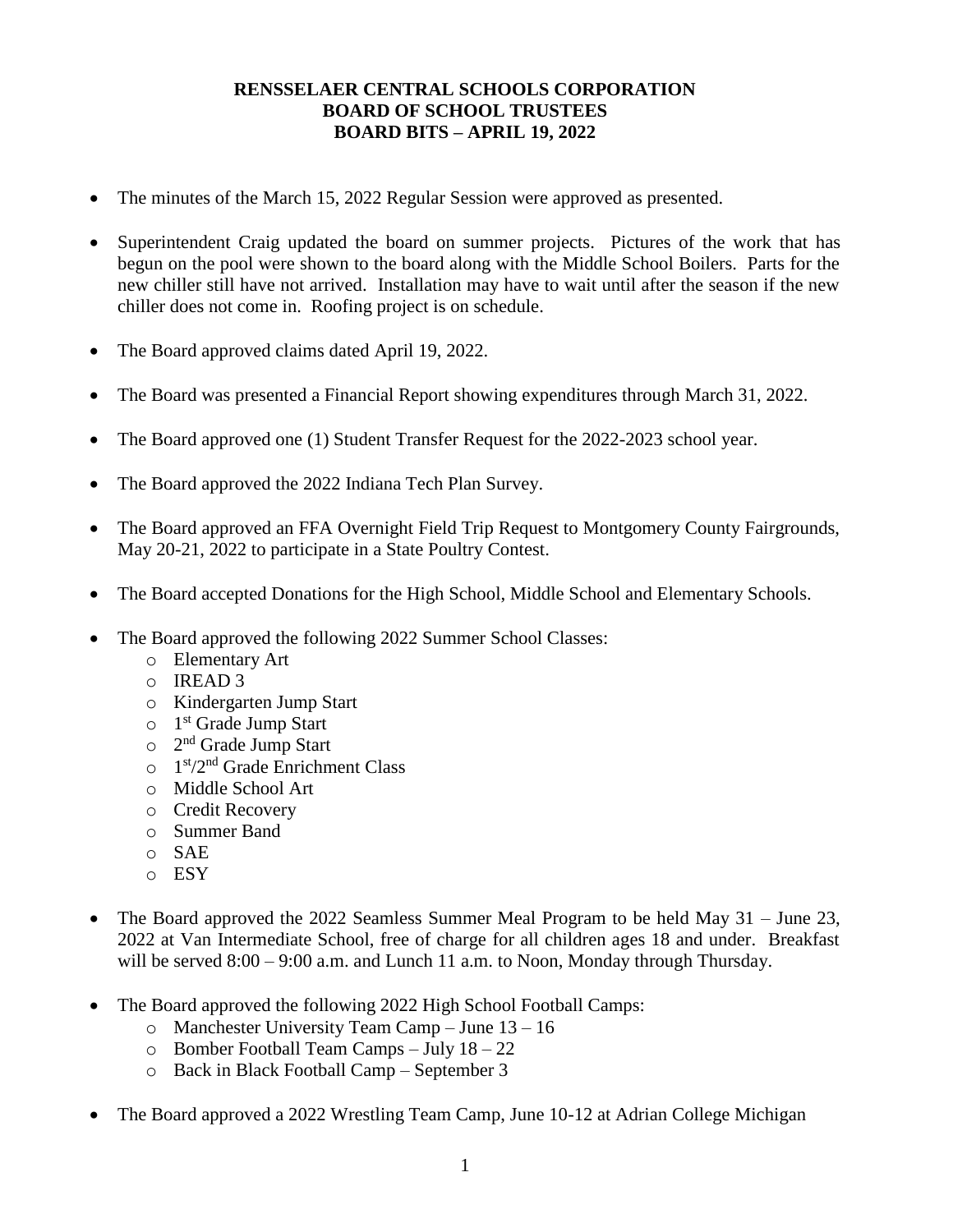- The Board approved a Lady Bombers Basketball Skills and Drills Camp for  $3<sup>rd</sup> 5<sup>th</sup>$  Grade Students, May 31 – June 3 at the Middle School Gym.
- The Board approved a Lady Bombers Basketball Skills and Drills Camp for  $K 2<sup>nd</sup>$  Grade Students, May  $4 - 6$  at the Middle School Gym.
- The Board approved a Lady Bombers Basketball Team Trip to the Dells Classic, June 13-15 at the Wisconsin Dells, Wisconsin.
- The Board approved a Lady Bombers Volleyball Camp for  $3^{rd} 8^{th}$  Grade students, June  $6 10$ at the High School Gym.
- The Board approved the Bomber Football Team to attend the Northern Illinois University 7 on 7 Tournament, June 19 at the Northern Illinois University, DeKalb, Illinois.
- The Board approved a Boys Bomber Basketball Team Camp to be held June 10-12 at Sandusky, Ohio
- The Board approved a First Tee Indiana Golf Clinic, for students ages  $7 13$  to be held June  $6 -$ 9 at Curtis Creek Golf Course. The Van Intermediate School gym will be used in the case of inclement weather.
- The Board approved the Reduction in Force of One (1) Elementary Teacher and One (1) Middle School Language Arts Teacher.
- The Board declared the old  $3<sup>rd</sup>$  Grade Classroom desks and chairs as Surplus Property.
- The Board accepted the following Resignations:
	- o Hunter Hickman Middle School Wrestling Coach and JV Football Coach
	- o Ryan Standish Middle School Cross Country Coach
	- $\circ$  Ashley Webb  $6<sup>th</sup>$  Grade Girls Basketball Coach
- The Board approved the following Coaching Recommendations:
	- o Elliott Zimmer Middle School Wrestling Coach
	- o Chad Pulver Head Varsity Boys Basketball Coach 2 Year Contract 2022–2024
	- o Wes Radtke Head Varsity Girls Basketball Coach 2 Year Contract 2022-2024
	- o Chris Meeks Head Varsity Football Coach 2 Year Contract 2022-2024
	- o Kim Schmid Middle School Cross Country Coach
	- o Allison Conley Head Girls Soccer Coach
	- o Josh Davis Head Boys Soccer Coach
	- o Chris Porter Assistant Boys Soccer Coach
	- o Ernest Watson Boys Tennis Coach
	- o Steve Phillips Middle School Head Football Coach
	- o Vince Urbano Middle School Assistant Football Coach
	- o Jack Ziese Middle School Assistant Football Coach
	- o Shawon Carter Middle School Assistant Football Coach
	- o Luke Branson Middle School Assistant Football Coach
	- $\circ$  Austin Metzger 9<sup>th</sup> Football Coach
	- o Eric VanMeter Head Varsity Volleyball Coach